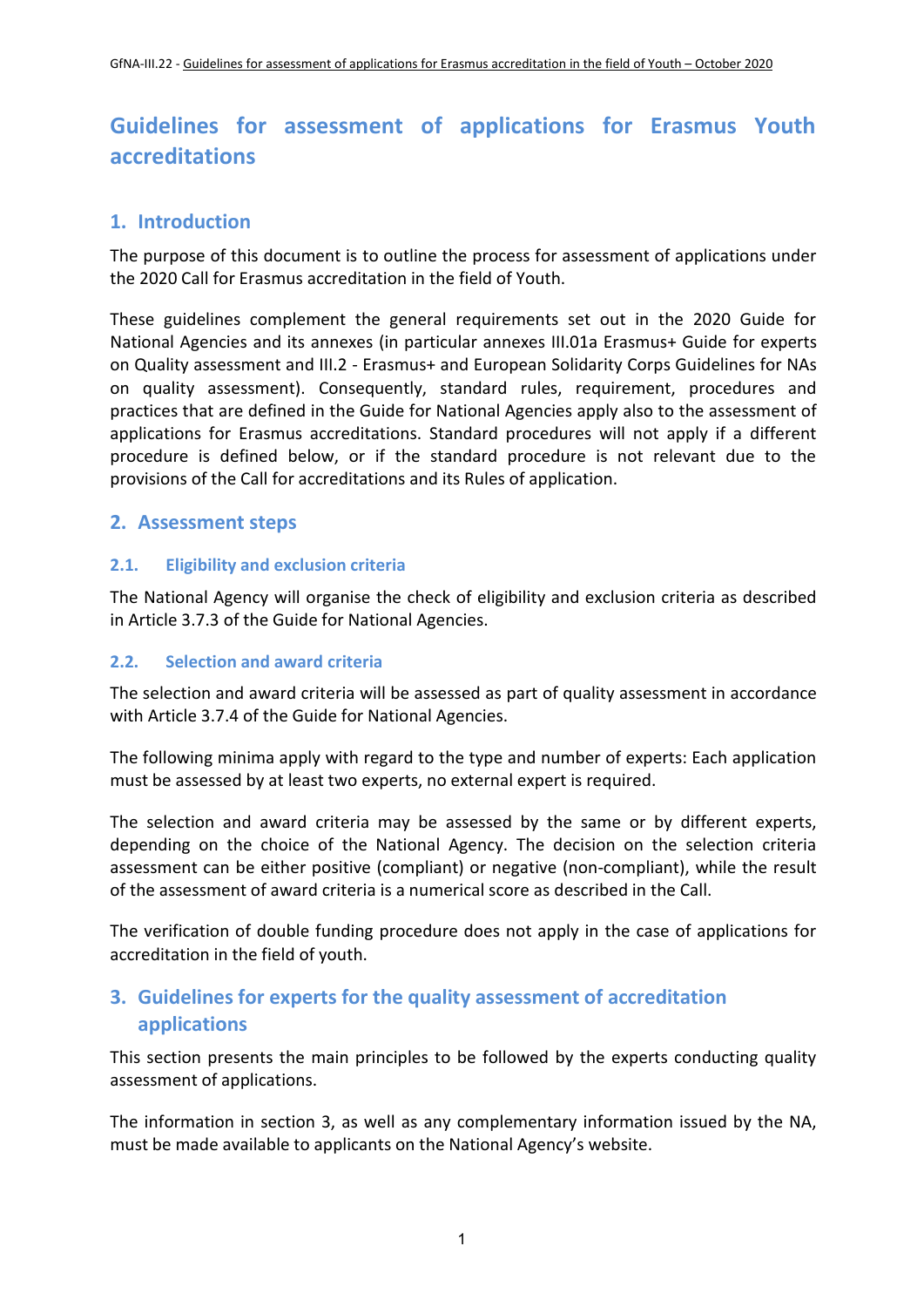## **3.1. General principles**

The following guidance is additional to the overall assessment framework presented in the 2020 Erasmus+ Guide for Expert assessors. The main principles of that Guide remain applicable unless a different instruction is provided in these guidelines or in the Rules of application.

| <b>Maximum score for</b><br>a criterion | Range of scores |           |           |          |
|-----------------------------------------|-----------------|-----------|-----------|----------|
|                                         | Very good       | Good      | Fair      | Weak     |
| 40                                      | $34 - 40$       | $28 - 33$ | $20 - 27$ | $0 - 19$ |
| 30                                      | $26 - 30$       | $21 - 25$ | $15 - 20$ | $0 - 14$ |
| 20                                      | $17 - 20$       | $14 - 16$ | $10 - 13$ | $0 - 9$  |
| 10                                      | $9 - 10$        | 7 - 8     | $5 - 6$   | $0 - 4$  |

The assessment scores will follow the standard pattern to indicate the level of quality:

At the level of overall assessment, the experts must pay particular attention to the following aspects specific to applications for Erasmus accreditation:

- **Long-term importance of the accreditation**: while the call for Erasmus Youth accreditations does not allocate any funding, the approval of the accreditation allows successful applicants to access funding over a long period of time, and in some cases for significant grant levels. The quality of applications should be assessed accordingly.
- **Careful consideration of the overall quality threshold:** the minimum requirement for each award criterion is set at 50% of the points allocated to that criterion. However, to be considered for approval, an application must score at least 70/100 points in total.

This higher threshold implies that for an application to be successful, the overall quality of the application must be higher than asimple sum of its parts. In particular, the different sections and elements of the application must show coherence and synergy. Before concluding their assessment with a pass mark, experts must determine if applicants have managed to demonstrate a vision for their organisation, as opposed to only addressing the questions one by one.

- **Proportionality, contextualisation and non-discrimination:** In line with the award criteria, it is important to consider each proposal on its own merits, internal consistency and appropriateness for the applicant organisation.

As a matter of proportionality, experts should avoid direct comparison of applications by organisations with a different profile. A similar activity plan presented by two very different organisations should not necessarily yield the same score.

Previous experience in the programme, the organisation's size, length of the activity plan and the number of objectives proposed should be considered very carefully. Experts must pay attention not to apply an over-simplified 'more is better' approach (e.g.longer activity plan or more numerous objectives cannot automatically translate into a higher score).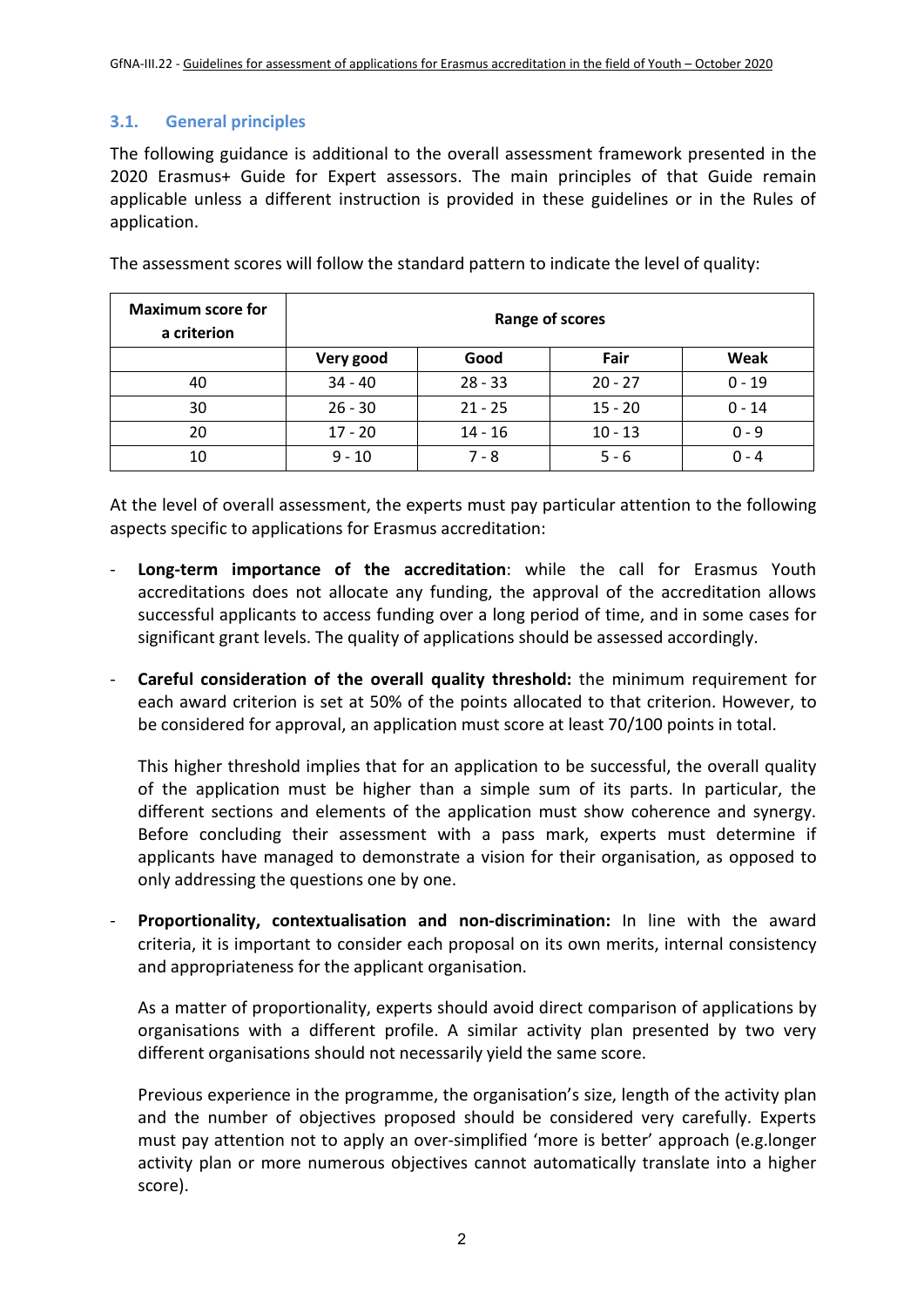Rather, experts must take into account the organisation's context and the entire content of the application when considering any of the above-mentioned aspects. A good application will demonstrate self-awareness on part of the applicant, with a realistic outlook about their own capacity, resources and experience.

It is particularly important to prevent any discrimination against smaller organisations or those with less existing capacity. By defining a few well-targeted objectives over the first two to three years of implementation, such organisations may propose plans with very high added value for their own development and the field and gradual build-up of capacity and competences.

- **Recognising original, convincing and genuine proposals:** experts should critically evaluate if the information in the application form derives from a genuine process of self-reflection and self-assessment on the part of the applicant, if it is rooted in the reality of its everyday youth work and if the links with the objectives of the call are concrete and tangible.
- **Consequences of the evaluation score:** the resulting score may be used as part of budget allocation formulas when the approved applicants apply for funding. It is therefore necessary to fine-tune the scores to reflect the quality of the application as precisely as possible.
- **Dealing with insufficient, irrelevant or poorly structured information:** to assess the application correctly, experts will require contextual information that they must find in the application form. Applications may be scored lower if the provided answers contain insufficient information, if the included information is vague, poorly explained or not relevant thus preventing a thorough assessment. The space provided in the application form is limited so applicants must demonstrate their ability to select the most pertinent information and present it effectively.

## **3.2. Relevance of the organisation's profile and experience (20 points)**

The purpose of the relevance criterion is to make sure that the award of the accreditation to the applicant organisation actually contributes to the achievement of the objectives of the call. For this purpose, the experts shall consider primarily the information in the section 'Background' and analyse to what extent the organisation is rooted in the youth field.

The 20-point maximum score for the relevance criterion means that experts must assess the relevance strictly. Even if the other parts of the assessment show that the proposed Activity Plan is technically well-written and logically sound, experts must consider the long-term importance of the accreditation. Consequently, applications from organisations whose relevance for the field and the call is questionable must not reach the quality threshold (50% of the points) for the relevance criterion.

## **3.3. Strategic development (40 points)**

The needs and issues addressed should be clearly described and the objectives and activities planned should have a substantial positive impact on the applicant organisation, the partner organisations, the participants and the youth field in general. The activities represent the means to address the needs and achieve the set objectives. Experts should thus assess the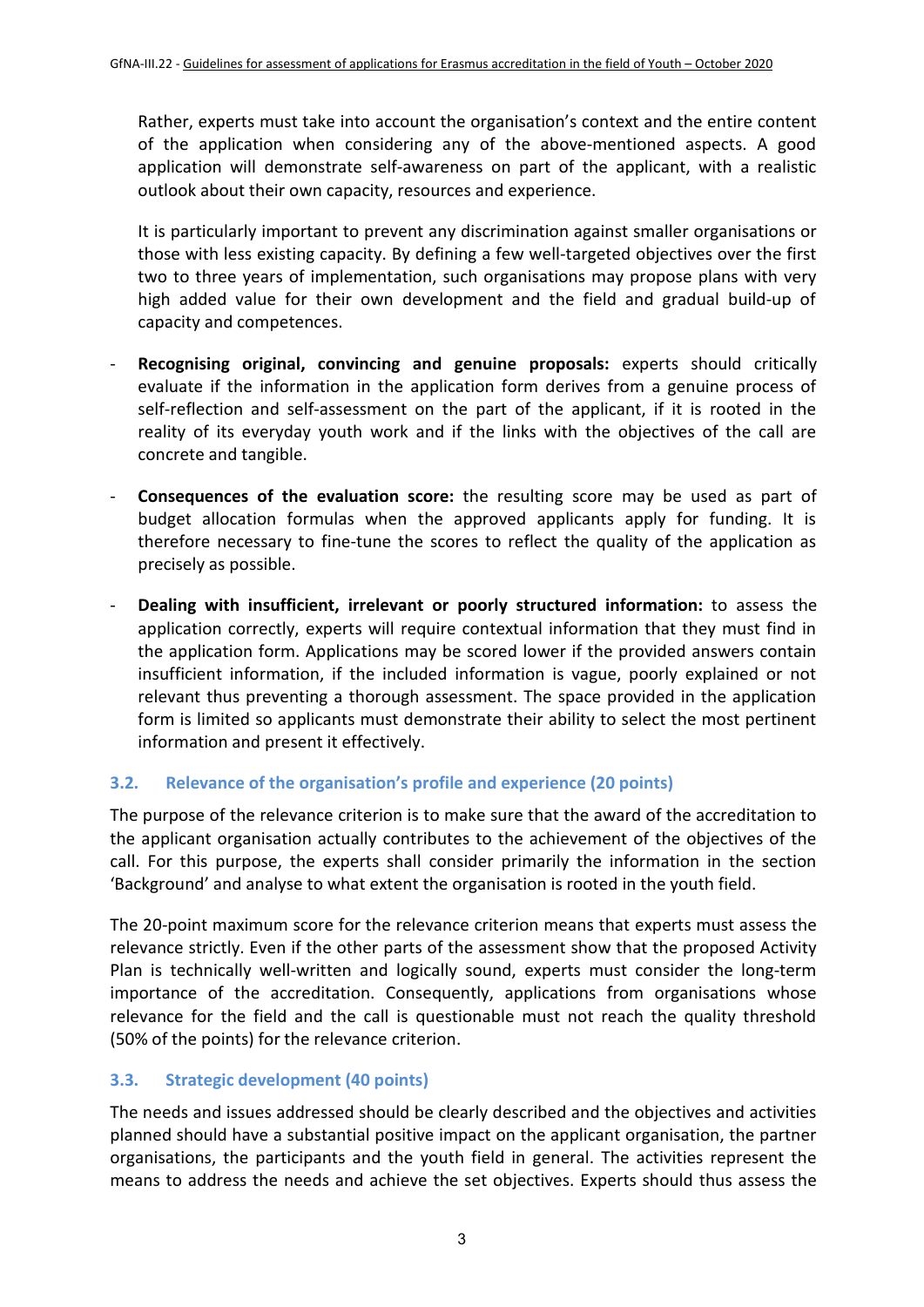activity plan in relation to the set objectives but also the size and profile of the organisation and with the management arrangements.

For both the objectives and the activity plan, a balance should be achieved between being realistic and ambitious enough to achieve impact.

This element is strongly linked with the concept of proportionality, as explained under 'General principles'. Therefore, while the award criterion clearly focuses in the application form section ', the experts must take into account the context presented in other parts of the application form. The assessment must be well-contextualised and there is therefore no automatic advantage in proposing lower or higher estimated number of objectives/activities/participants. The most appropriate proposal will depend on the content of the application itself.

In addition to the overall assessment of the criterion, experts should carefully examine each proposed objective. If the application is approved, the organisation's overall progress will be measured against these objectives and implemented activities. Therefore, each approved objective must be clear and concrete enough to serve that purpose.

The experts may recommend a reduction of the number of activities and/or participants (in all or some categories and years) if they estimate that the proposed number is disproportionately high in relation to the set objectives, or the organisation's capacity and available resources. In case of significantly exaggerated requests, this disproportionality should also be reflected in the evaluation score of this award criterion. Experts may also recommend postponing a part of the planned activities. Similarly, experts could recommend to remove an activity type from the activity plan if the organisation doesn't demonstrate appropriate understanding of its specificities and measures to implement such activities to high standards.

The experts should also consider trends in the estimated number of yearly activities over time. The time dimension is especially important for organisations with less experience in the Programme that may require a learning period at the start of implementation.

The organisation should be able to demonstrate, and experts assess, that the accreditation is not only be seen as a pre-requirement for applying for funds in a simplified way, but that it fits within the organisation' work and is part of an internal process of continuous development and improvement.

The experts should assess the approach of the organisation to inclusion and diversity, including where relevant proactive, qualitative and efficient measures that will be taken to reach out to young people with fewer opportunities and/or ensure diversity, as well as its planned involvement and role to support and promote the Erasmus programme.

Within this criterion, the experts should also take into consideration the extent to which the organisation plans to integrate elements of environmental sustainability and virtual components, key features of the new Programme.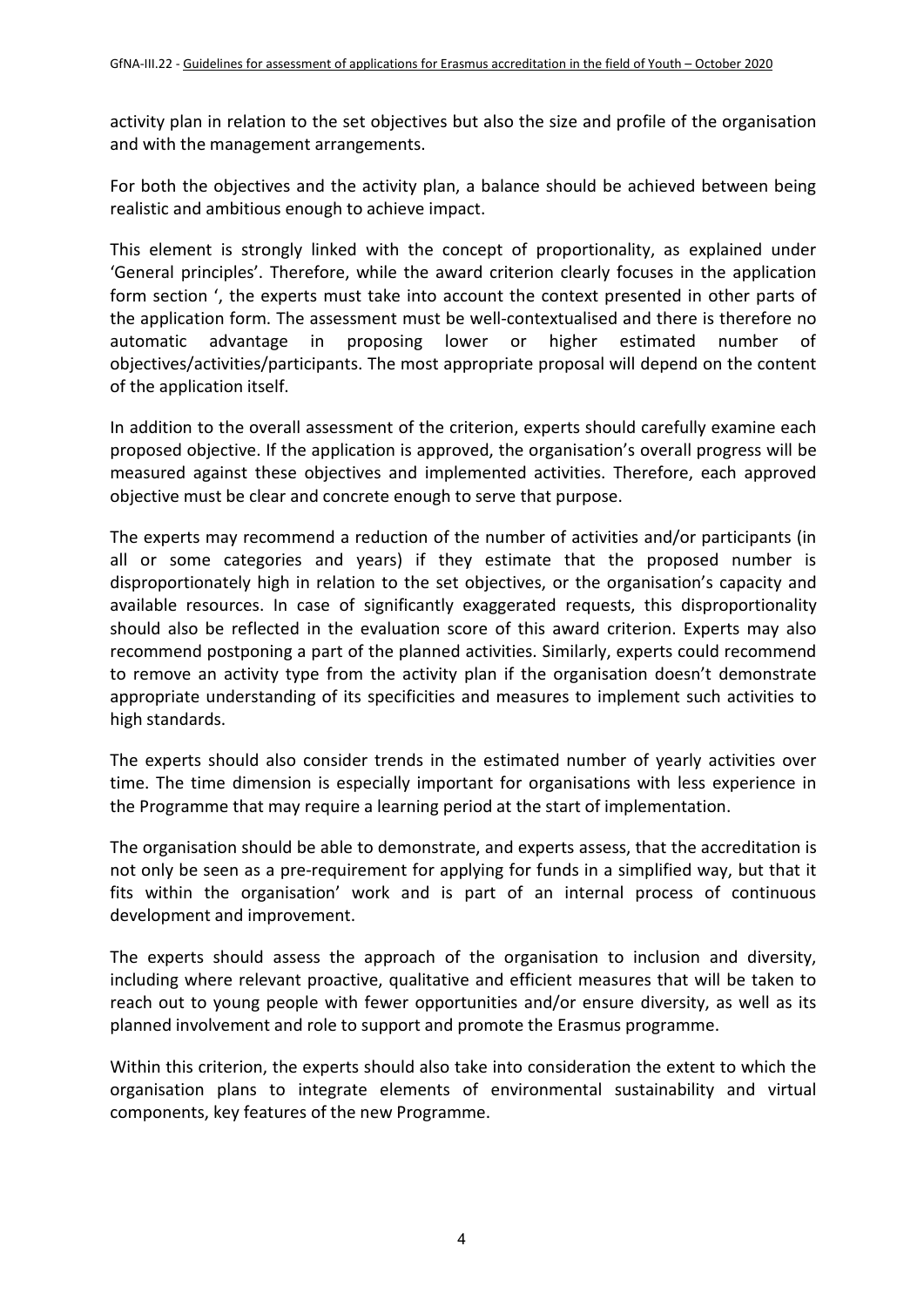#### **3.4. Quality of management and coordination (40 points)**

The main purpose of this criterion is to determine whether applicants can deliver high quality learning activities, in line with the Erasmus Youth Quality Standards.

The application should demonstrate that efficient measures are put in place and appropriate resources allocated to implement the activity plan in a qualitative way and reach the set objectives. As for the previous criterion, experts should pay particular attention to proportional assessment, as resources to commit would vary depending on the applicant's objectives and the estimated number of activities and participants. Experts should also evaluate the reliability of the commitments made by the applicant, based on the measures described to ensure continuity and the level of involvement of the organisation's management.

The approach to identify and involve partners should be suitable to establish quality partnerships and an appropriate level of cooperation and commitment between organisations. Experts should also assess whether the profile and experience of the partners are consistent with the set objectives and whether the organisation will reach out to new or less experienced organisation with Erasmus.

The organisation should foresee effective procedures to guarantee protection and safety of the participants and an appropriate level of support before, during and after the activities. Experts should assess the appropriateness of such measures in relation also to the activity plan and type of participants to be involved.

The organisation should have a clear method and concrete activities to identify risks and manage conflicts and problems as well as to monitor and measure the quality of the activities and the progress towards reaching its objectives.

The organisation should demonstrate a clear understanding of the participatory approach and methods, the capacity to embed them in all activities and to ensure a strong learning dimension. Experts should also assess the measures foreseen to support participants' reflection on their learning outcomes, their identification and validation.

A quality plan for disseminating the outcomes of the activities should be concretely described.

## **4. Award of the Erasmus Youth accreditation**

Following the quality assessment, the National Agency will award Erasmus accreditation to applicants according to the procedure described in the Rules of application. The award decision shall be taken by an Evaluation committee composed and operating in accordance with the principles defined in the 2020 Guide for National Agencies.

The National Agency shall finalise the award of the accreditation within 8 weeks following receipt of the application.

The Organisation ID (OID) of the applicant organisation must be validated (certified) before the award of the accreditation.